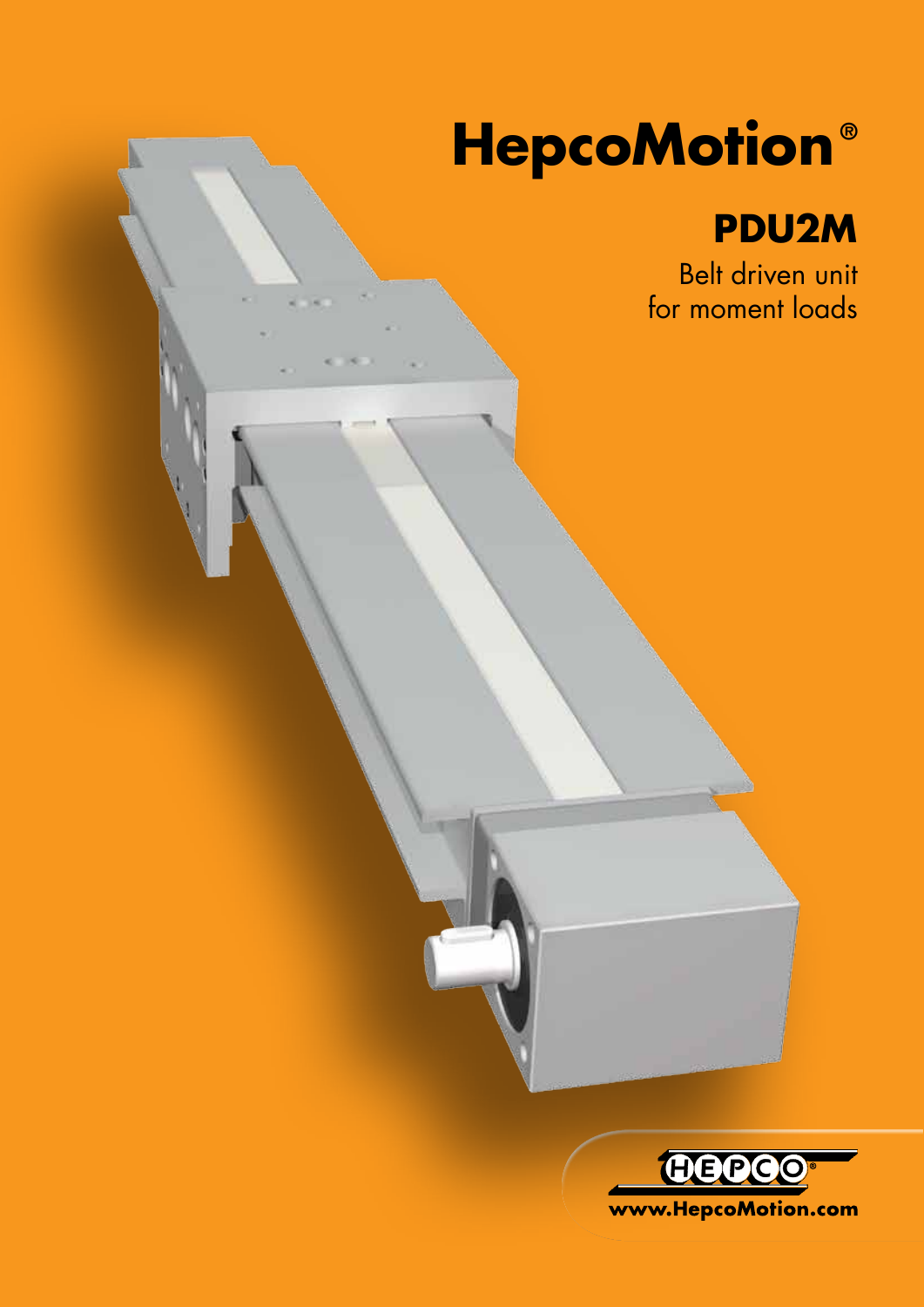## **Introduction**

The **HepcoMotion® PDU2M** is a new addition to the popular PDU2 range of belt driven linear units.

It shares all of the key features and benefits of the PDU2 but with increased load capacity and stiffness. L1 load capacity is 50% higher, Ms moment load capacity is 200% higher, and Ms stiffness is improved ten fold.

These improvements make the PDU2M particularly suitable for use in multi-axis systems, as well as in demanding single-axis applications.

The unit is available with a number of carriage designs which allow the quick and easy construction of multi-axis systems with a minimal requirement for brackets and hardware.

The PDU2M unit is essentially a modified PDU2 unit, and many details of the two products are the same. This document should be read in conjunction with the PDU2 catalogue (available at **www.HepcoMotion.com/pdu2datauk**) to provide full information on the unit.



All standard PDU2 motor connection kits will fit.

**The unit shown has a right-handed shaft and a right-handed carriage**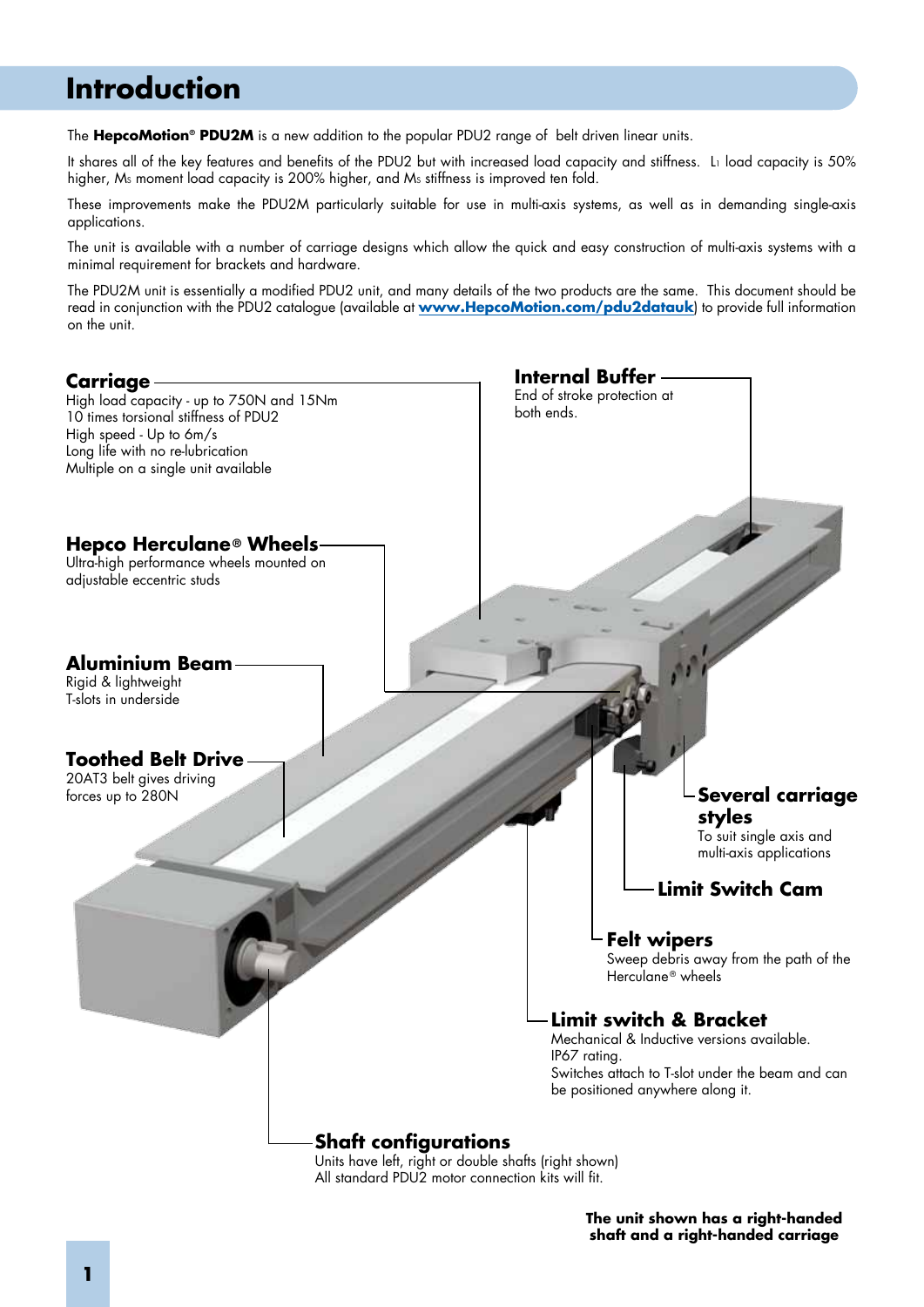## **Data & Dimensions**

The main dimensions of the PDU2M are shown in the drawing below. Further details can be obtained from the 2D and 3D CAD files, available from **www.HepcoMotion3dcad.com**.

Hepco's Technical Department is on hand to assist with application enquiries or to undertake the design of complete mechanical systems.



The weight of a PDU2M unit in  $kg = 1.9 + 3.36 \times L$  (where L = beam length in m).

The above drawings show PDU2M units with carriages of type 1 & type 5.

Carriage type 1 is the "general purpose" design. Note that the carriage wraps around the beam and the limit switches are mounted under the beam. This is suitable in applications where the unit spans a gap and is supported at the ends.

Carriage type 5 does not extend below the underside of the beam and thus can be used when the PDU2M beam is supported along its length. This type does not have a switch cam facility.

Other carriage types are similar to type 1, and are designed for specific types of multi-axis connection (see next page.)

#### **Service Interval Calculations**

After very long service, slight play in the carriage may develop. This can be corrected by re-adjusting the carriage, which will return the unit to its original condition. Adjustment is quick and simple and may be repeated several times.

The table shows the maximum carriage loading, and the calculation below determines the service interval.

Hepco will provide more data and carry out calculations for your application, on request.



| <b>Carriage Load Capacity</b> |      |      |      |      |
|-------------------------------|------|------|------|------|
|                               | L2   | Ms   | Mv   | M    |
| 750N                          | 500N | 15Nm | 14Nm | 21Nm |

To determine service interval, first calculate the load factor LF using the equation below.

$$
L_{F} = \frac{L_{1}}{L_{1_{(max)}}} + \frac{L_{2}}{L_{2_{(max)}}} + \frac{M_{S}}{M_{S_{(max)}}} + \frac{M_{V}}{M_{V_{(max)}}} + \frac{M}{M_{(max)}} \le 1
$$

Service Interval (km) =  $\overline{(QQE+QZE+)}$  Note: life will be several times this service interval  $(0.25 + 0.75xL_F)$ 5000